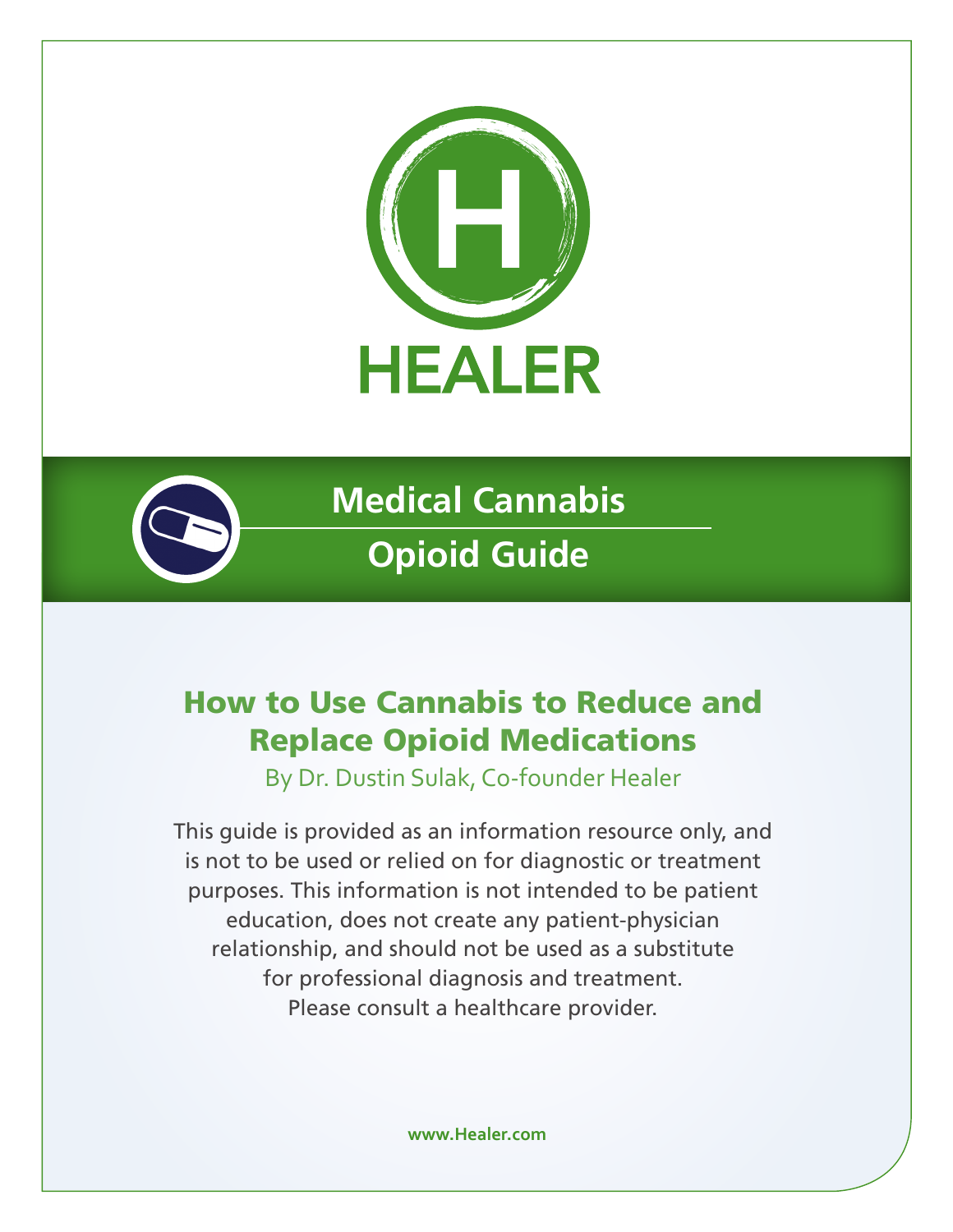

Thousands of people have used cannabis to help them reduce and replace opioid medications, as demonstrated in numerous recent scientific papers<sup>14</sup> and strongly supported by animal research.<sup>5</sup>

I conducted a survey of my patients in 2016. Of the 542 opioid users who added cannabis, 39% were able to completely stop opioid use, and 39% used cannabis to reduce their opioid dosage. Adding cannabis reduced pain by more than 40% in nearly half the patients and improved function in 80%. In 87% of patients, it improved quality of life!



Chart 1: Healer Survey Data 2016

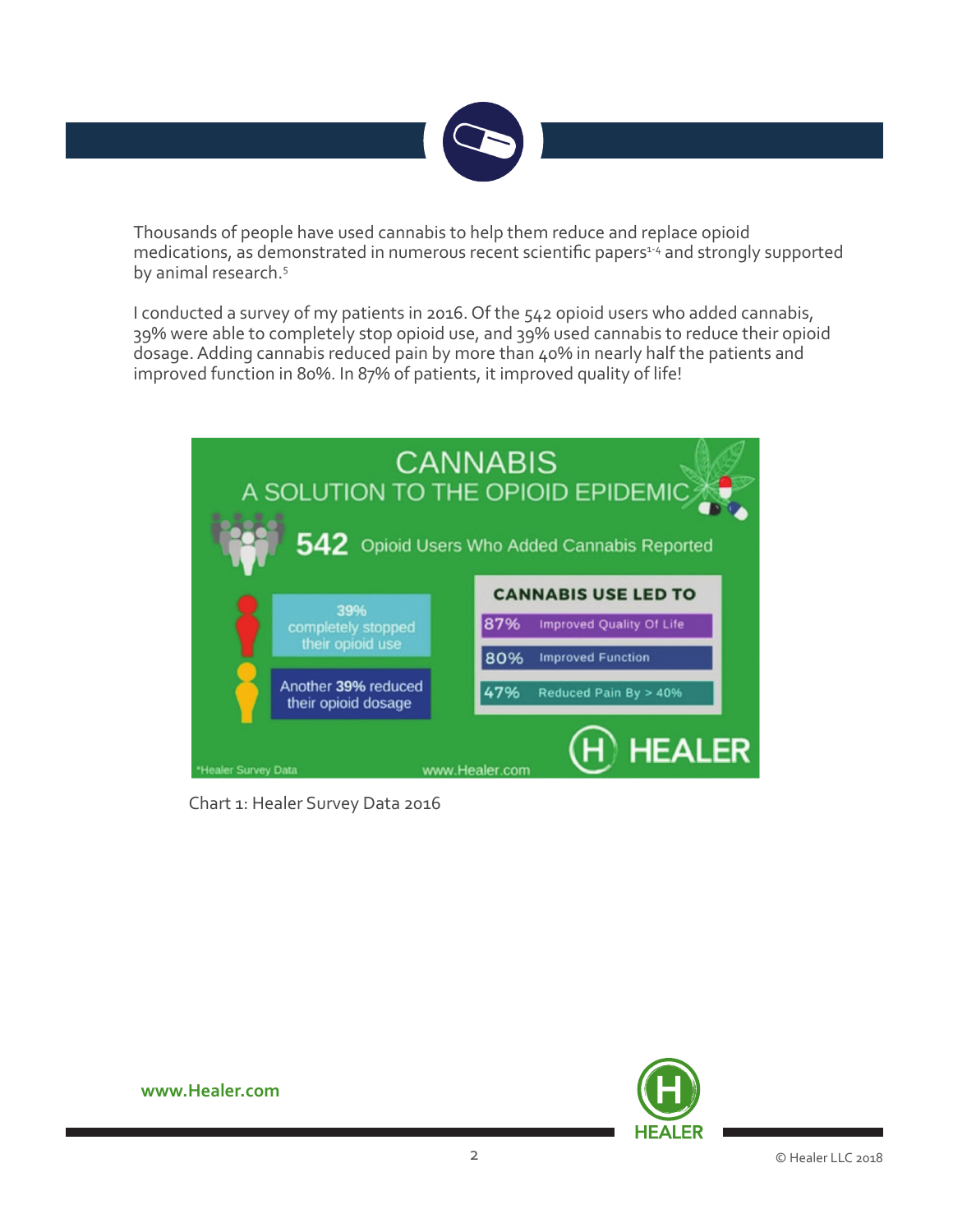

The following guidelines are based on my experience treating chronic pain with cannabis in 8 years of clinical practice, conferring with my colleagues, and closely following the scientific literature. These guidelines apply to patients from any walk of life, including those with chronic pain, PTSD (post-traumatic stress disorder), addiction, non-medical use of opioids, etc.

## **Advantages of Adding Cannabis**

- Cannabis enhances pain relief and other medical effects of opioids.<sup>5</sup>
- Taking cannabis with opioids can make the opioids safer by widening their therapeutic window (the window between the effective dose and the lethal dose). An ineffective dose of an opioid drug can become effective when it's combined with cannabis.<sup>6</sup>
- In addition to reducing pain, cannabis conveys holistic benefits, such as improving sleep,<sup>7</sup> reducing anxiety,<sup>8</sup> relaxing muscles, giving perspective on life's challenges, etc.
- Cannabis relieves the symptoms of opioid withdrawal.9
- In dealing with opioid addiction, cannabis can be safer than other harm reduction options like methadone and Suboxone. It does not have the risk of a fatal overdose and has a lower risk of dependence and problematic use than other psychoactive substances.<sup>10</sup> Cannabis can be used in combination with methadone or Suboxone to enhance the benefits and support a taper of these drugs.
- Some studies have shown that cannabis users are more successful adhering to other forms of opioid addiction treatment, such as long-acting naltrexone.9

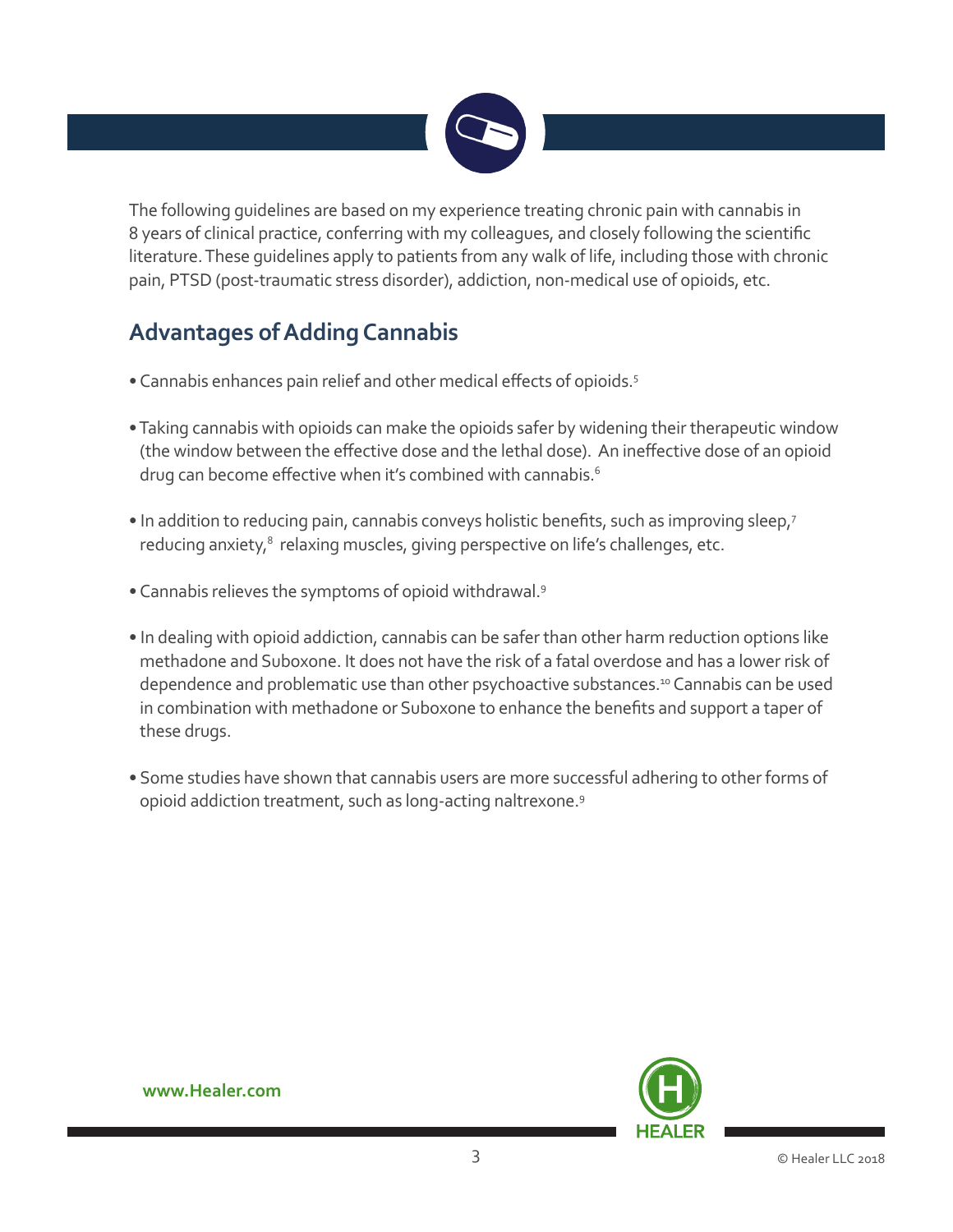

### **Basic Principles of Use**

- 1. Take a low dose of cannabis with every dose of opioids.
	- a. Even at low doses that do not cause impairment or adverse effects, cannabis can enhance the effects of opioid medications.
	- b. Always use the lowest effective dose of cannabis to avoid building tolerance. (To find your optimum dose, new and experienced cannabis users can follow the Healer.com dosage programs.)
- 2. For longer acting effects, oral delivery, such as a tincture or oil absorbed through the blood vessel in the mouth or a capsule swallowed and absorbed in the intestine, is optimal. Both methods allow for a measurable dose in milligrams of THC (tetrahydrocannabinol) and CBD (cannabidiol).
- 3. Only use inhaled cannabis to reduce cravings and for breakthrough symptoms (severe pain, flashbacks, panic attacks, withdrawal symptoms, etc.).
- 4. Use cannabis to promote restorative sleep.
- 5. Use cannabis to enhance the enjoyment and benefits of therapeutic activities (exercise, meditation, prayer, journaling, counseling, etc.). (See Healer.com/Wellness for some simple but powerful wellness practices.)

## **Specific Dosing Information**

- I recommend my patients start with a liquid cannabis preparation (tincture or oil) that's administered under the tongue. This allows for intermediate onset of benefits and easy dosage adjustments. The oral preparation should give a specific milligram (amount of drug) per milliliter (amount of liquid) potency (mg/ml), allowing you to accurately dose using drops or an oral syringe.
- The cannabis tincture should be taken 3 to 4 times daily or with every administration of an opioid drug.
- The content of CBD and THC is important. For most of my patients, a CBD:THC ratio of approximately 1:1 is broadly effective and well tolerated and may include THCA and CBDA.
	- > People who are very sensitive to THC can reduce potential unwanted effects by using a CBD:THC ratio of 4:1 or higher.
	- > If you don't have access to cannabis preparations containing CBD, you can still succeed using THC-dominant preparations.

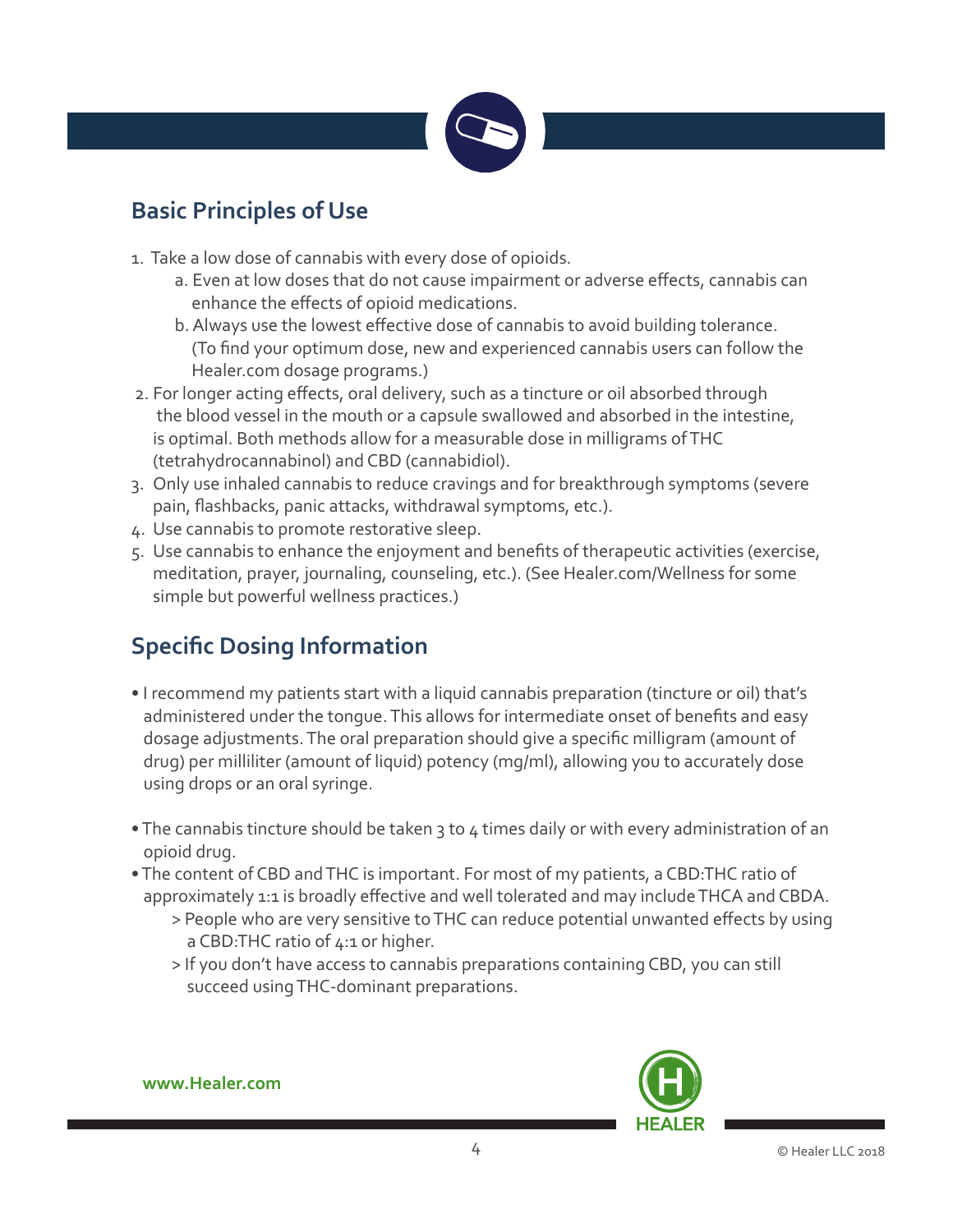

#### **Recommended starting dose: CBD 1 mg + THC 1 mg (may include CBDA and THCA).**

- <sup>m</sup> This dose is too low to have a noticeable effect in many patients, but some do report benefits.
- <sup>m</sup> Every day, increase your individual THC dose by 1 to 2 mg (and the appropriate corresponding amount of CBD depending on your selected CBD:THC ratio). If your Day 1 dose is CBD 1 mg + THC 1 mg (with no discernible effect), on Day 2 increase the dose to CBD 2 mg + THC 2 mg.
- o Most patients achieve good results at 2 to 15 mg of THC per dose.

#### **How will I know when I reach my optimal dose?**

- <sup>m</sup> Use Healer's Inner Inventory, located in Healer.com/programs to identify the dose that creates a therapeutic effect (reduced pain, reduced anxiety, etc.).
- $\circ$  If you find that cannabis makes the effects of the opioid feel stronger or last longer, or if you are able to take less of the opioid drugs, you've reached an effective dose.
- **OYou can maintain consistent benefits without building tolerance for years or** decades if you stay at your optimal dose of cannabis. If you've developed tolerance by regularly exceeding your optimal dose, complete Healer's Sensitization Protocol as soon as possible to recover the full benefits of cannabis.
- o You've likely exceeded your optimal dose if you experience:
	- A reduction in the effects (it was working, but now it's not).
	- An increase in unwanted side effects (such as confusion, lightheadedness, fatigue).
- o Many patients find that they are able to decrease their opioid dosage by 50% to 80% in the first 2 weeks after adding cannabis at the optimal dose, and then they continue to reduce opioids more slowly thereafter. I encourage you to take advantage of this 2-week window of opportunity. Other people do not experience this rapid reduction at first but find they are able to taper their opioid medications slowly and consistently.

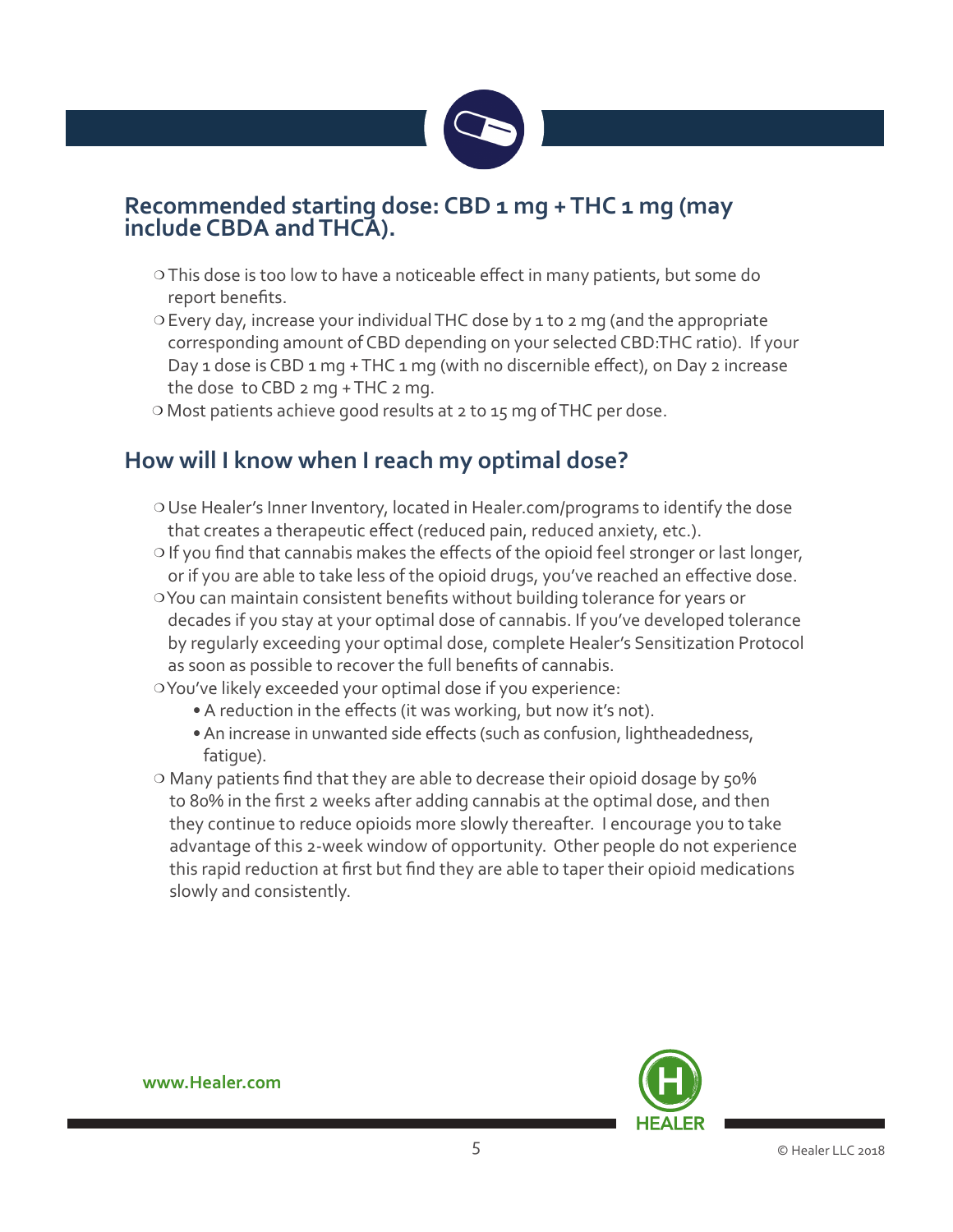

#### **When using inhaled cannabis for cravings and breakthrough symptoms:**

- $\circ$  Use a vaporizer or pipe with cannabis flowers, if possible.
- $\circ$  Take 1 inhalation, wait 5 to 10 minutes, then repeat if necessary.
- O Avoid concentrates (hash, dabs, shatter, etc.) and high potency vape pens unless 3 to 5 inhalations of herbal cannabis are ineffective. Concentrates are more likely to cause you to build tolerance to cannabis, and most vape pens fail to convey the full range of compounds that produce the desired medical benefits.
- o Select cannabis strains that correlate with your specific goals. For example, one strain for sleep, one for pain, one for cravings, etc. See Healer's Cannabis Shopping Guide for more guidance about strains and their associated benefits.

### **For Patients New to Cannabis or Not Currently Using Cannabis:**

• Refer to Healer's Introduction to Cannabis program for more specific step-by-step dosing guidance



healer.com/programs/introduction-to-cannabis/

#### **For Experienced Cannabis Users:**

- Before starting to taper opioids, it's essential that you reverse any tolerance to cannabis to ensure you get best results. I strongly suggest beginning with Healer's 6-day Sensitization Protocol.
- If you are not experienced with oral dosing of cannabis liquid medicines or capsules, familiarize yourself with this delivery method and find your optimal dosage before starting to taper your opioid drugs. See Healer's Switching from Inhalation to Tincture program for more details.





**Switching from Inhalation to Tincture**

healer.com/programs/sensitization-protocol/ healer.com/programs/switching-from-inhalation-to-tincture/

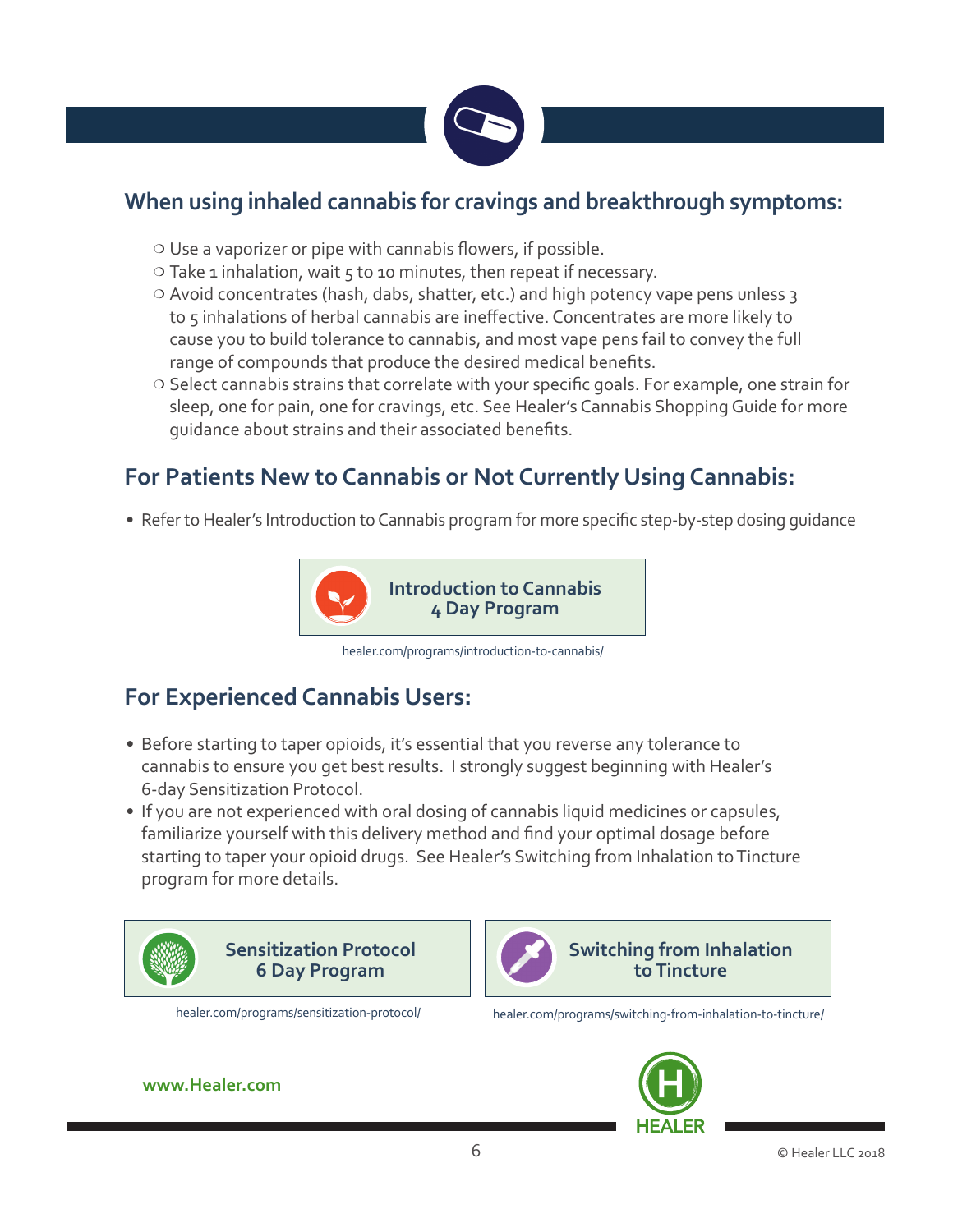

#### **If Low-Dose Cannabis Is Ineffective:**

- For a small percentage of my patients, low-to-moderate-dose cannabis (≤60mg of THC daily) is not sufficient to help them reduce opioid medications. If you see no response (improved symptoms and ability to decrease opioids) after using cannabis for 30 days at low doses, then it may be time to switch to a high-dose protocol that typically uses cannabis concentrate taken by mouth or high potency edibles.
- Gradually work up to very high doses. For example, start at 20 mg of THC three times daily and gradually, over 1 to 4 weeks, work up to 100 to 500 mg of THC per dose. Gradual titration is important to prevent the unpleasant side effects of cannabis overdose.



- 1. Discuss your intention to use cannabis for this purpose with your health care provider and collaborate to achieve your goals. Do not adjust the dosage of prescribed opioid medications without discussing it with your provider. If your health care provider is uncomfortable with a THC-positive urine drug screen, please note that the Centers for Disease Control and Prevention (CDC) recommends against urine testing for THC in patients prescribed opioids for chronic pain.11
- 2. Work with an experienced cannabis clinician who can monitor and provide feedback on your use of cannabis.
- 3. Inhaled THC-dominant cannabis has rewarding effects that trigger the pleasure centers in the brain. While this can be useful in combating cravings for more dangerous drugs, it can also trigger a desire for more strongly rewarding substance and behaviors. Please limit your use of inhaled cannabis to cravings and breakthrough symptoms, as described above.

Those who are most successful in using cannabis to replace opioid drugs always use a combination of pharmacologic and behavioral interventions. No medication is powerful enough to accomplish this goal on its own. By prioritizing and organizing the proper resources for sleep, exercise, counseling, support groups, and social support, you can ensure your success!

I want to learn from your experiences. Please go to http://www.healer.com/programs/feedback.